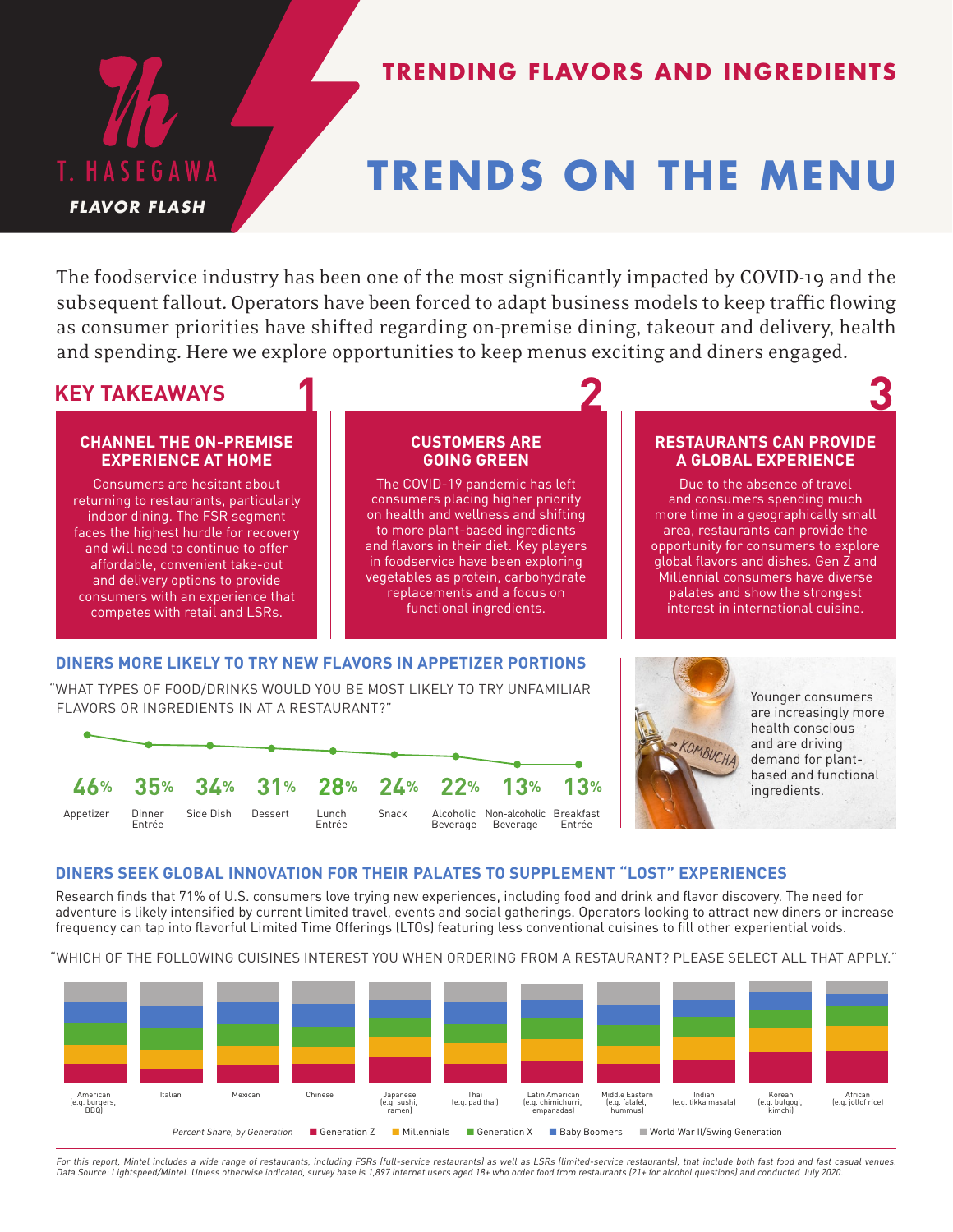## **ASIAN CONSUMERS MOST INTERESTED IN INTERNATIONAL FLAVORS**

"INTERNATIONAL FLAVORS (E.G. SRIRACHA, CURRY) APPEAL TO ME ON A RESTAURANT MENU." • Yes, in Percent



#### **HIGHLY POPULAR FUSION CUISINE REPRESENTS GROWING DIVERSITY**

Operators are leaning into the cultural melting pot that consumers across ethnicity and race are interested in through cuisine and flavor innovation. Fusion cuisine is by no means new to menus yet it continues to grow simply by constantly evolving. Growth of fusion foods and drinks on U.S. menus outpaced all other cuisines, indicating that chefs continue to get creative with unexpected flavor combinations and formats to keep menus exciting and drive traffic.

34 2022 - 2022 - 2022 - 2022 - 2022 - 2022 - 2022 - 2022 - 2022 - 2022 - 2022 - 2022 - 2022 - 2022 - 2022 - 20<br>2022 - 2022 - 2022 - 2022 - 2022 - 2022 - 2022 - 2022 - 2022 - 2022 - 2022 - 2022 - 2022 - 2022 - 2022 - 2022



# **RETAIL FLAVOR TRENDS**

Many consumers have shifted a larger share of their food budget from foodservice to retail, opting to harness cooking skills over restaurants. In addition to consumers being cautious with spending, 34% of consumers will only return to a restaurant once there is a vaccine.

Among Consumer Packaged Goods (CPG) flavor innovation over the last year, there has been an increased emphasis on classic and nostalgic flavors, particularly within desserts and bakery.

Chili pepper has continued to trend in sauces and snacks, along with natural flavors that can offer wellness properties, both mental and physical.

Other directionally fast-growing flavors in U.S. food product launches include:

Maple Blackberry Apricot Coffee/Cappuccino Cookies & Cream Whiskey/Bourbon Birthday Cake



Vanilla Bean Oregano Asiago Truffle/Mushroom Rosemary Sage Lavender Cardamom **Lemongrass** Black Currant/Cassis Black Garlic Pink/Himalayan Salt Habanero

# **LATIN FLAVORS OFFER DISHES BOLD SPICES AND RICH SMOKINESS**

The incidence of Latin cuisine increased 121% on menus from Q4 2015-19. Although they share many common flavor profiles and ingredients, Latin cuisine does differ from Mexican cuisine.

Trending menu items include:







# **POPULAR FLAVOR OFFERINGS**

#### **ASIAN**

Black Sesame Butaman Cherry Blossom Gochujang Kimchi Kokuto Miso Natto Orange Chicken **Sauce** Pandan Ponzu Samyang Sesame Ginger Shoyu Soy Sauce Sichuan Pepper Stir Fried Basil Tan Tan Noodle Togarashi Unagi Wasabi

#### **ITALIAN**

Alfredo Balsamic Vinegar Chianti Italian Herb Marinara Mozzarella Parmesan Pecorino Prosciutto Romano Mediterranean Feta Cheese Harissa Kalamata Olive Tahini Tzatziki Dill

### **AFRICAN**

Harissa Za'atar Zhug Saffron Coriander Cumin Preserved Lemon

#### **VEGETABLE/ ALLIUMS**

Mushroom Varietals Porcini Chaga Lion's Mane Shiitake **Oyster** Shallot Chive Smoked Garlic Charred Onion Black Garlic Sweet Onion Roasted Garlic

**REQUEST A SAMPLE TODAY**

- **LATIN** Aji Amarillo Ancho Chili Chimichurri
- Chipotle Churro Fire Roasted Pepper Hatch Chili Queso Lager Michelada

#### **COMFORT**

Applewood Smoked Carolina BBQ **Sauce** Chicken and Waffles Fried Chicken Macaroni and Cheese Nashville Hot Pulled Pork Smoked Brisket